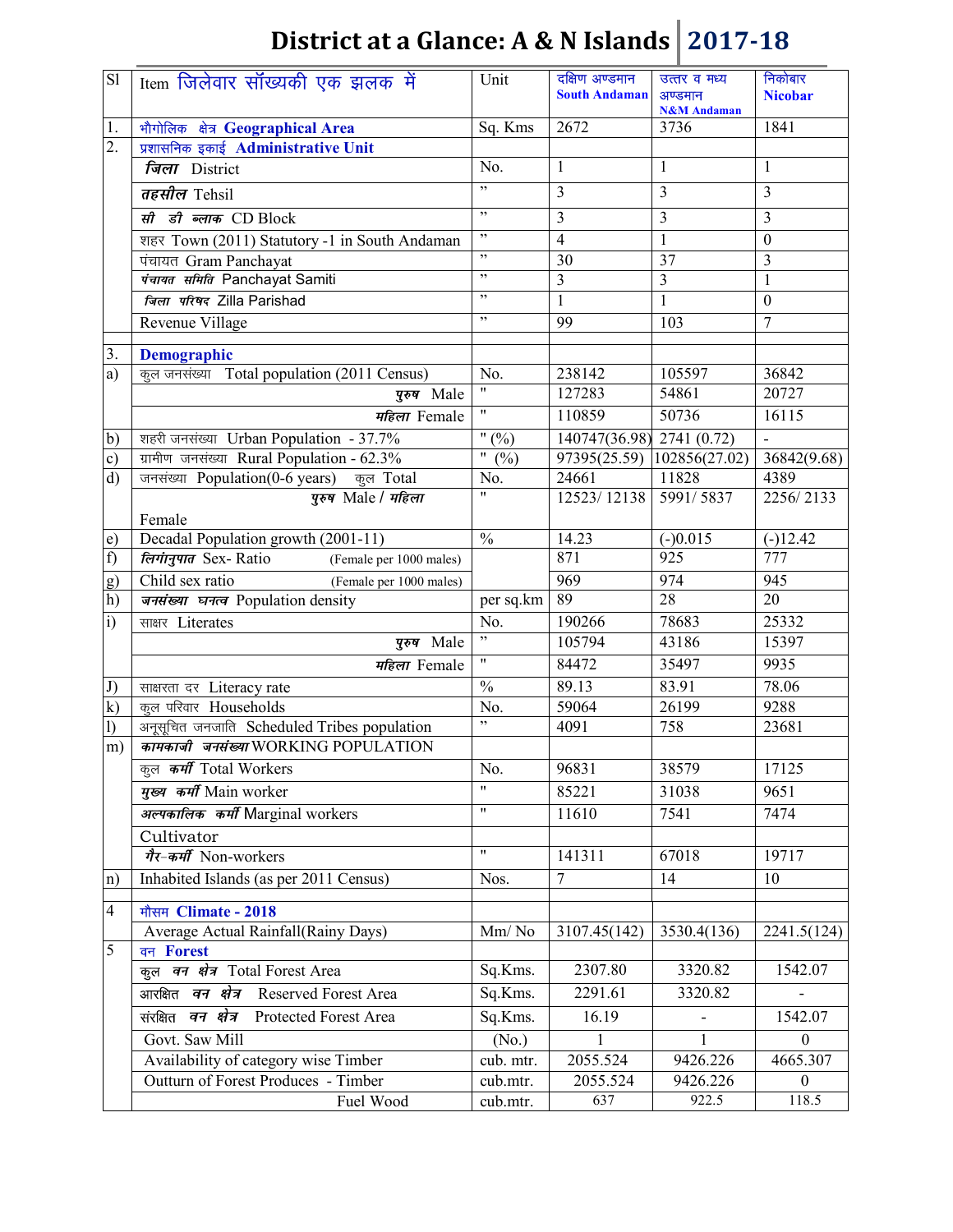| <b>Sl</b>      | Item जिलेवार सॉख्यकी एक झलक में                               | Unit                 | दक्षिण अण्डमान<br><b>South Andaman</b> | उत्तर व मध्य<br>अण्डमान<br><b>N&amp;M</b> Andaman | निकोबार<br><b>Nicobar</b> |
|----------------|---------------------------------------------------------------|----------------------|----------------------------------------|---------------------------------------------------|---------------------------|
| 6              | कृषि AGRICULTURE                                              |                      |                                        |                                                   |                           |
|                | अनाज Cereals                                                  |                      |                                        |                                                   |                           |
|                | क्षेत्रफल Area-<br>धान Paddy                                  | Hects.               | 239.75                                 | 5099.50                                           | $\mathbf{1}$              |
|                | मक्का Maize                                                   | , 2                  | 13                                     | 30.62                                             | $\mathbf{0}$              |
|                | मुख्य उत्पाद Production - धान Paddy                           | Mt                   | 750.42                                 | 16094.24                                          | 0.8                       |
|                | मक्का Maize                                                   | , 1                  | 20                                     | 17.50                                             | $\boldsymbol{0}$          |
|                | बागानी फसल Plantations Crops                                  |                      |                                        |                                                   |                           |
|                | क्षेत्रफल Area नरियल Coconut                                  | Hects.               | 1225.50                                | 1347.30                                           | 13695                     |
|                | सुपारी Arecanut                                               | , ,                  | 1220.20                                | 1744.00                                           | 534.10                    |
|                | काजू Cashewnut                                                | , ,                  | 18.90                                  | 0.80                                              | 19                        |
|                | मुख्य उत्पाद Production -Coconut                              | (M/nuts)             | 16.56                                  | 10.09                                             | 98.13                     |
|                | सुपारी Arecanut                                               | Mt                   | 10518.70                               | 4639.44                                           | 125.23                    |
|                | काजू Cashewnut                                                | , ,                  | 22.23                                  | 0.44                                              | 21                        |
|                | पुष्प कृषि Floriculture -<br>क्षेत्रफल                        | (हेक्टेयर)           | 197.60                                 | 50.743                                            | 4.108                     |
|                | Area                                                          |                      |                                        |                                                   |                           |
|                | उत्पादन                                                       | $(\vec{q},\vec{z})$  | 71.84                                  | 56.874                                            | 4.630                     |
|                | Production<br>सब्जियाँ VEGETABLE                              |                      |                                        |                                                   |                           |
|                | क्षेत्रफल Area                                                | (हेक्टेयर)           | 1666.50                                | 3230.15                                           | 188.84                    |
|                | उत्पादन Production                                            | (मै.ट.)              | 13751.91                               | 20443.87                                          | 504.65                    |
|                | फल Fruits<br>क्षेत्रफल<br>Area                                | (हेक्टेयर)           | 841.68                                 | 1556.26                                           | 1039.2                    |
|                | उत्पादन Production                                            | $(\vec{q}, \vec{c})$ | 11693.5                                | 14805.85                                          | 1714.62                   |
| $\overline{7}$ | पशुपालन ANIMAL HUSBANDRY पशुधन जनसंख्या Livestock Census 2012 |                      |                                        |                                                   |                           |
|                | <i>पशुधन</i> Live stock Population (Census 2012)              | No.                  | 49555                                  | 72006                                             | 33180                     |
|                | कुक्कुट Poultry Population (Census 2012)                      | , 1                  | 665422                                 | 408345                                            | 91596                     |
|                | पशु चिकित्सालय Veterinary Hospital                            | No.                  | $\overline{4}$                         | 3                                                 | $\overline{2}$            |
|                | पशुचकित्सा दवाखाना Veterinary Dispensary                      | ,                    | 6                                      | 3                                                 | 3                         |
|                | पशुचकित्सा उप-दवाखाना Veterinary Sub-dispensary               | $, ,$                | 15                                     | 29                                                | 6                         |
|                | कृत्रिम गर्भाधान केन्द्र Artificial Insemination Centre       | , 2                  | $\overline{10}$                        | 6                                                 | 5                         |
|                | कुत्रिमगर्भाधान उपकेन्द्र Artificial Insemination Sub Centre  | $, \,$               | 12                                     | 25                                                | $\theta$                  |
|                | पशु चिकित्सा पोलिक्लिनिक Veterinary Polyclinic                | , ,                  | 1                                      | $\overline{0}$                                    | $\mathbf{0}$              |
|                | पशुरोग निदान प्रयोगशाला Animal Disease Diagnostic             | , 2, 3               | $\mathbf{1}$                           | $\boldsymbol{0}$                                  | $\boldsymbol{0}$          |
|                | Lab<br>रोग जाँच प्रयोगशाला Disease Investigation Laboratory   | , 2, 3               | 2                                      | 2                                                 | $\overline{2}$            |
|                | पशु चिकित्सक Veterinary Doctors                               | , 2, 3               | 30                                     | 8                                                 | $\overline{7}$            |
|                | पराचिकित्सा कर्मी Para Medical Staff                          | , 2, 3               | 307                                    | 150                                               | 77                        |
|                | Production -<br>दू <i>ध</i> Milk                              | टन                   | 8497                                   | 7849                                              | 804                       |
|                |                                                               | (No. in Lakh)        | 589.60                                 | 412.72                                            | 71.99                     |
|                | अण्डा(लाख में) Egg<br>Chicks - Sale                           | No.                  | 98128                                  | 6635                                              | 10144                     |
|                | Poultry -Sale                                                 | No.                  | 20927                                  | 11986                                             | 274                       |
| 8              | नागरिक आपूर्ति CIVIL SUPPLIES (2016-17)                       |                      |                                        |                                                   |                           |
|                | गेदाम Godown/ उचित मूल्य के दुकान Fair Price Shop             | No.                  | 123/298                                | 8/137                                             | 17/52                     |
|                | Ration Card-total                                             | , ,                  | 66277                                  | 29740                                             | 9810                      |
|                | APL (BPL renamed as PHH)                                      | , 2, 3               | 60371(4667)                            | 27289(2395)                                       | 5239(1813)                |
|                | <b>AAY</b><br>$\overline{\phantom{a}}$                        | ,                    | 1239                                   | 56                                                | 2758                      |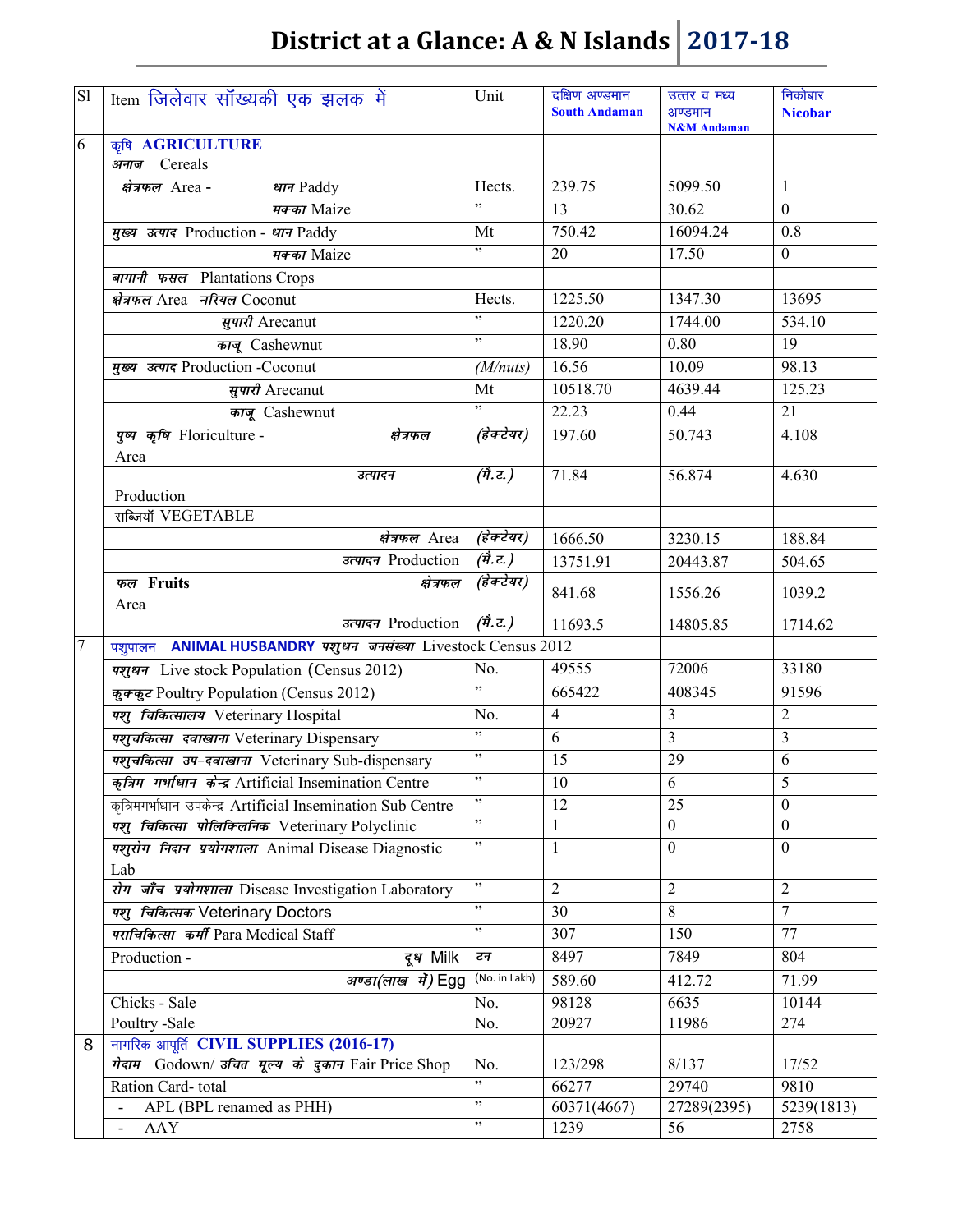|      | <b>LPG Connection - Domestic</b>                                     | $, ,$                    | 59255                                  | 14251                                | 3261                    |
|------|----------------------------------------------------------------------|--------------------------|----------------------------------------|--------------------------------------|-------------------------|
|      | - Commercial                                                         | , 2                      | 2316                                   | 555                                  | 68                      |
|      | Import of food grains - Rice                                         | MT                       | 14686                                  | 5676                                 | 2459                    |
|      | - Wheat                                                              | MT                       | 5587                                   | 1037                                 | 113                     |
|      | - Sugar                                                              | MT                       | 3091                                   | 1164                                 | 396                     |
| S1   | Item जिलेवार सॉख्यकी एक झलक में                                      | Unit                     | दक्षिण अण्डमान<br><b>South Andaman</b> | उत्तर व मध्य                         | निकोबार                 |
|      |                                                                      |                          |                                        | अण्डमान<br><b>N&amp;M</b> Andaman    | <b>Nicobar</b>          |
| 9    | स्वास्थ्य <b>HEALTH</b><br>2017                                      |                          |                                        |                                      |                         |
|      | अस्पताल Hospitals                                                    | No.                      | $\overline{2}$                         | $\mathbf{1}$                         | $\mathbf{1}$            |
|      | समुदायिक स्वास्थ्य केन्द्र Community Health Centre                   | $\overline{\phantom{0}}$ | 1                                      | $\overline{2}$                       | $\mathbf{1}$            |
|      | प्राथमिक स्वास्थ्य केन्द्र Primary Health Centre                     | , 0                      | 10                                     | 8                                    | $\overline{4}$          |
|      | शहरी स्वास्थ्य केन्द्र Urban Health Centre                           | , 2, 3                   | 5                                      | $\boldsymbol{0}$                     | $\mathbf{0}$            |
|      | उप केन्द्र Sub-Centre                                                | , 2, 3                   | 38                                     | 44                                   | 40                      |
|      |                                                                      | , 0                      |                                        | 3                                    | $\overline{\mathbf{3}}$ |
|      | होमियो दवाखाना Homeo Dispensary                                      | , 2, 3                   | $\mathbf{1}$                           |                                      |                         |
|      | आयुर्वेदिक दवाखाना Ayurvedic Dispensary                              |                          | 1                                      | $\boldsymbol{0}$                     | $\boldsymbol{0}$        |
|      | उपलब्ध शय्या Beds Available                                          | $, ,$                    | 660                                    | 220                                  | 195                     |
|      | Birth registered - RBD 2017                                          | No.                      | 3652                                   | 654                                  | 399                     |
|      | Death registered - RBD 2018                                          | No.                      | 1380                                   | 526                                  | 231                     |
| 10   | सहकारिता CO-OPERATION                                                |                          |                                        |                                      |                         |
|      | सहकारी समितियाँ Societies                                            | No.                      | 1237                                   | 716                                  | 131                     |
|      |                                                                      | , 0                      |                                        |                                      |                         |
|      | सदस्यता Membership                                                   | , ,                      | 19676                                  | 71398                                | 5483                    |
|      | कार्यरत समितियां Functioning Societies                               |                          | 599                                    | 966                                  | 99                      |
| 11   | शिक्षा EDUCATION                                                     |                          |                                        |                                      |                         |
|      | संस्थान Institutions (includes higher& technical)                    | No.                      | 227                                    | 189                                  | 59                      |
|      | नामांकन Enrolment (includes higher & technical)                      | ,                        | 60761                                  | 23502                                | 6530                    |
|      | अनुसूचित जनजाति छात्र Schedule Tribe (includes higher&<br>technical) | ,                        | 1854                                   | 273                                  | 4222                    |
|      | शिक्षक Teachers                                                      | ,                        | 4027                                   | 1786                                 | 512                     |
|      | <b>Higher &amp; Technical Institution</b>                            |                          |                                        |                                      |                         |
|      | राजकीय महाविद्यालय (JNRM, ANCOL) & MG College                        | , 2, 3                   | $\overline{2}$                         | 1                                    | $\pmb{0}$               |
|      | Andaman Law College                                                  |                          | 1                                      | 0                                    | $\mathbf 0$             |
|      | डॉ बी. आर. अम्बेडकर प्रौद्योगिकी संस्थान DBRAIT                      | $, ,$                    | 1                                      | $\pmb{0}$                            | $\overline{0}$          |
|      | आइ टी आइ ITI                                                         | $, ,$                    | 1                                      | 1                                    | $\mathbf 0$             |
|      | शिक्षक प्रशिक्षण संस्थान DIET                                        | ,                        | 1                                      | $\mathbf{0}$                         | $\mathbf{0}$            |
|      | शिक्षा स्नातक महाविद्यालय B. Ed. College                             | $, ,$                    | 1                                      | $\mathbf{0}$                         | $\boldsymbol{0}$        |
|      | परिचर्या विद्यालय Nursing School                                     | ,                        | $\mathbf{1}$                           | $\overline{0}$                       | $\mathbf{0}$            |
|      | ए.एन.एम./स्वा.क. विद्यालय ANM/HW School                              | $, ,$                    | 1                                      | $\boldsymbol{0}$                     | $\theta$                |
|      |                                                                      | , 2, 3                   |                                        |                                      |                         |
|      | समुद्री व समुद्री जीवविज्ञान Ocean Science & Disaster                | $\zeta\,\zeta$           | 1                                      | $\mathbf{0}$                         | $\boldsymbol{0}$        |
|      | <b>ANIIMS</b> Medical college<br>Dropout rate<br>Primary             |                          | 1<br>$\boldsymbol{0}$                  | $\boldsymbol{0}$<br>$\boldsymbol{0}$ | $\mathbf{0}$<br>0.14    |
|      | Elementary                                                           |                          | $\boldsymbol{0}$                       | $\boldsymbol{0}$                     | 1.20                    |
|      | Secondary                                                            |                          | 2.36                                   | 4.69                                 | 10.23                   |
|      |                                                                      |                          |                                        |                                      |                         |
| 12.  | निर्वाचन ELECTION                                                    |                          |                                        |                                      |                         |
|      | मतदाता Total Electors जारी पहचानपत्र Identity Cards                  | No. $(\% )$              | 181686(99.45)                          | 76970 (98.54)                        | 25424(99.19)            |
|      | issued                                                               |                          |                                        |                                      |                         |
| 13.1 | मत्स्यकीय FISHERIES                                                  |                          |                                        |                                      |                         |
|      | देशी मत्स्यहरण नौका Fishing Country Craft                            | No.                      | 360                                    | 738                                  | 248                     |
|      | मछली उतरने का केन्द्र Fish Landing Centre (No.)                      | , ,                      | 3                                      | $\overline{4}$                       | $\mathbf{0}$            |
|      | मत्स्यहरण जलयान Mechanized Fishing Vessels-                          | No.                      | 690                                    | 508                                  | 155                     |
|      | Traditional                                                          |                          |                                        |                                      |                         |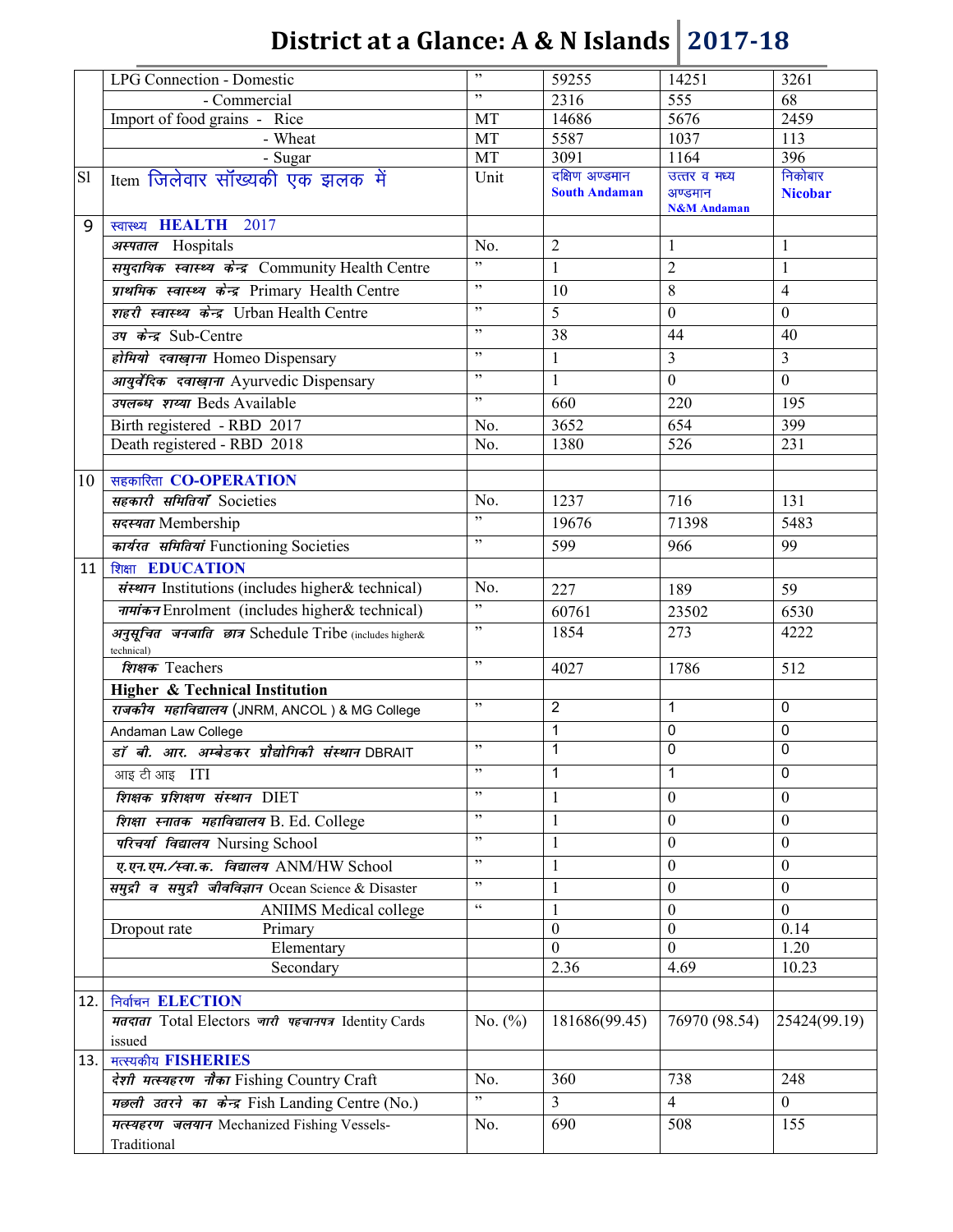| मशीनीकृत जलयान Mechanized Boat |        | 83    |                |     |
|--------------------------------|--------|-------|----------------|-----|
| Cold Storage (Govt. & Pvt.)    |        |       |                |     |
| कल मछली Total Fish Landed      | tonnes | 29130 | 9749           | 405 |
| Marine                         | tones  | 29130 | 9749           | 405 |
| Inland                         | tones  |       | 7 <sup>4</sup> |     |

| $\overline{sl}$ | Item जिलेवार सॉख्यकी एक झलक में                           | Unit                                     | दक्षिण अण्डमान<br><b>South Andaman</b> | उत्तर व मध्य<br>अण्डमान<br><b>N&amp;M</b> Andaman | निकोबार<br><b>Nicobar</b> |
|-----------------|-----------------------------------------------------------|------------------------------------------|----------------------------------------|---------------------------------------------------|---------------------------|
| 14.             | उद्योग INDUSTRIES उद्योग प्रकार Type of Industries(15-16) |                                          |                                        |                                                   |                           |
|                 | लकड़ी आधारित/ कृषि आधारित Wood Based/ Agro Based          | ,                                        | 183/105                                | 55/31                                             | $5/18$                    |
|                 | समुद्र आधारित Marine Based                                | , 2, 3                                   | 60                                     | 7                                                 | 3                         |
|                 | विद्युत उपकरण मरम्मत Electronic Equipment Repair          | $, ,$                                    | 106                                    | 29                                                | $\mathbf{1}$              |
|                 | होटल और रेस्तराँ Hotel & Restaurant (Registered)          | , 2, 3                                   | 55                                     | $\overline{3}$                                    | $\boldsymbol{0}$          |
|                 | पर्यटन आधारित Tourism Based                               | , 2, 3                                   | 10                                     | $\mathbf{1}$                                      | $\boldsymbol{0}$          |
| 15.             | रोजगार EMPLOYMENT                                         |                                          |                                        |                                                   |                           |
|                 | रोजगार कार्यालय Employment Exchange                       | No.<br>,                                 | $\mathbf{1}$                           | $\theta$                                          | $\theta$                  |
|                 | जिला रोजगार कार्यालय District Employment Exchange         | , ,                                      | $\boldsymbol{0}$                       | $\boldsymbol{0}$                                  | 1                         |
|                 | रोजगार सहायता ब्यूरो Assistance Employment Bureau         |                                          |                                        |                                                   | $\overline{2}$            |
|                 | Applicant registered -Total                               | No.                                      | 35740                                  | 8724                                              | 811                       |
|                 | Male (Female)                                             | , 2, 3                                   | 18789(16951)                           | 4875(3849)                                        | 441(370)                  |
|                 | श्रम LABOUR                                               |                                          |                                        |                                                   |                           |
|                 | दुकान / वाणिज्य स्थापना Shop/Commercial Establishment     | No.                                      | 7784                                   | 1047                                              | 261                       |
|                 | नियोजित Employment                                        | ,                                        | 22447                                  | 4038                                              | 770                       |
|                 | रेस्तराँ Restaurants (2013-14)/ नियोजित Employment(Reg.)  | , 2, 3                                   | 447/2496                               | 163/1076                                          | 14/54                     |
| 16.             | न्याय व व्यवस्था LAW & ORDER                              |                                          |                                        |                                                   |                           |
|                 | पुलिस स्टेशन Police Stations / outpost                    | No.                                      | 12/8                                   | 7/9                                               | $5/5$                     |
|                 | अग्नि शमन स्टेशन/ एच एफ रेडियो स्टेशन                     | $, ,$                                    | 11/5                                   | 7/10                                              | 5/9                       |
|                 | Fire Stations/ HF Radio Stations                          |                                          |                                        |                                                   |                           |
|                 | <b>Total Accidents</b>                                    | , 2, 3                                   | 142                                    | 50                                                | 6                         |
|                 | अपराध Crimes /आत्महत्या Suicides                          | , 2, 3                                   | $261\overline{3/78}$                   | 1128/36                                           | 245/10                    |
| 17.             | विद्युत POWER                                             |                                          |                                        |                                                   |                           |
|                 | DG set (Power house)                                      | No.                                      | 63 (16)                                | 33(13)                                            | 43(20)                    |
|                 | स्थापित क्षमता Installed capacity                         | <b>MW</b>                                | 82.396                                 | 90.797                                            | 11.527                    |
|                 | उत्पादन Generation                                        | <b>KWH</b><br>,                          | 254097923                              | 46751446                                          | 17610061                  |
|                 | उपभोग Consumption                                         | , 2, 3                                   | 213722731                              | 36601097                                          | 15354226                  |
|                 | Villages Electrified (Household Electrified)              | , 2, 3                                   | 106(74506)                             | 137(27410)                                        | 98(8631)                  |
|                 | <b>Total Consumers</b>                                    |                                          | 89540                                  | 32628                                             | 10066                     |
| 18              | परिवहन TRANSPORT                                          |                                          |                                        |                                                   |                           |
|                 | Land - STS Units /Depot                                   | No.                                      | 5                                      | $\overline{4}$                                    | 5                         |
|                 | - (Buses owned by Dept.)                                  | $\overline{\phantom{a}}$                 | 159                                    | 110                                               | 30                        |
|                 | - Buses on road (Govt.)                                   |                                          | 146                                    | 84                                                | 27                        |
|                 | - Helipad (as on $31.3.2013$ )<br>Air                     | $\overline{\phantom{a}}$<br>$\mathbf{z}$ | 8                                      | 3                                                 | 7                         |
|                 | - Minor Port /Jetties (PMB)<br>Sea                        |                                          | 8/26                                   | 4/14                                              | 12/13                     |
| 19              | समाज कल्याण SOCIAL WELFARE                                |                                          |                                        |                                                   |                           |
|                 | आंगनवाड़ी / लघु आंगनवाड़ी Anganwadi/ Mini Anganwadi       | $\overline{\phantom{a}}$                 | 372/1                                  | 240/28                                            | 77/2                      |
|                 | वृद्धाश्रम/निराश्रित आश्रम Old age home /Destitute home   | , 2, 3                                   | 1/1                                    | 0/0                                               | 0/0                       |
|                 | डे केयर सेन्टर Day Care Centre for Children               | $, 0$                                    | $\boldsymbol{0}$                       | $\mathbf{0}$                                      | $\boldsymbol{0}$          |
|                 | कामगार महिला आवास Working Women's Hostel                  | $\mathbf{z}$                             | $\overline{2}$                         | $\boldsymbol{0}$                                  | 1                         |
|                 | अनाथ आश्रम⁄ किशोर गृह Orphan Home/Juvenile Home           | $\mathbf{z}$                             | 2/1                                    | 0/0                                               | 0/0                       |
|                 | दिव्याँग आश्रम Home for Divyang                           | $\mathbf{z}$                             | $\mathbf{1}$                           | $\boldsymbol{0}$                                  | $\boldsymbol{0}$          |
|                 | Arundoya (Wellness Centre)                                | $\mathbf{z}$                             | $\mathbf{1}$                           | $\boldsymbol{0}$                                  | $\overline{0}$            |